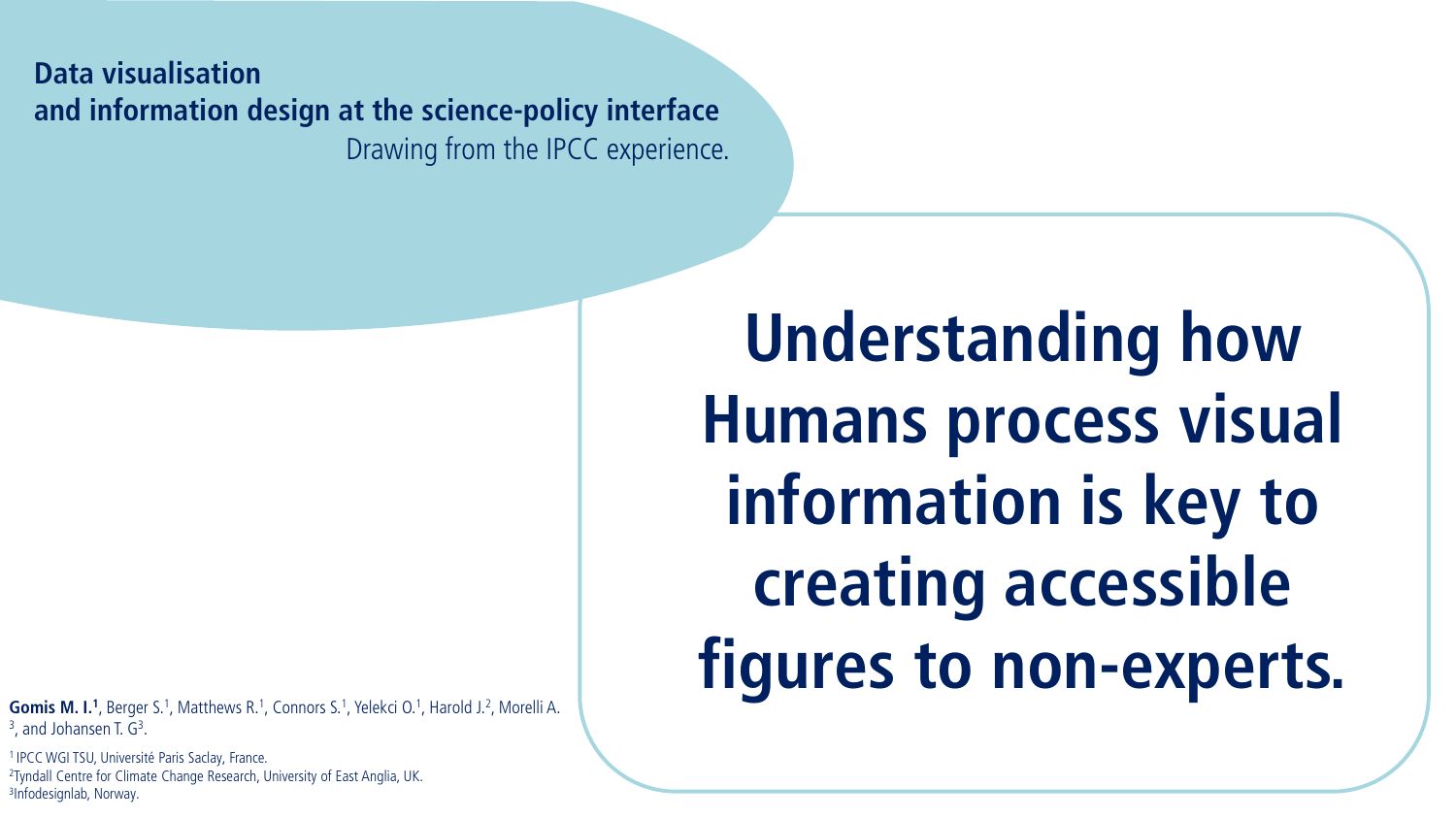

from the IPCC experience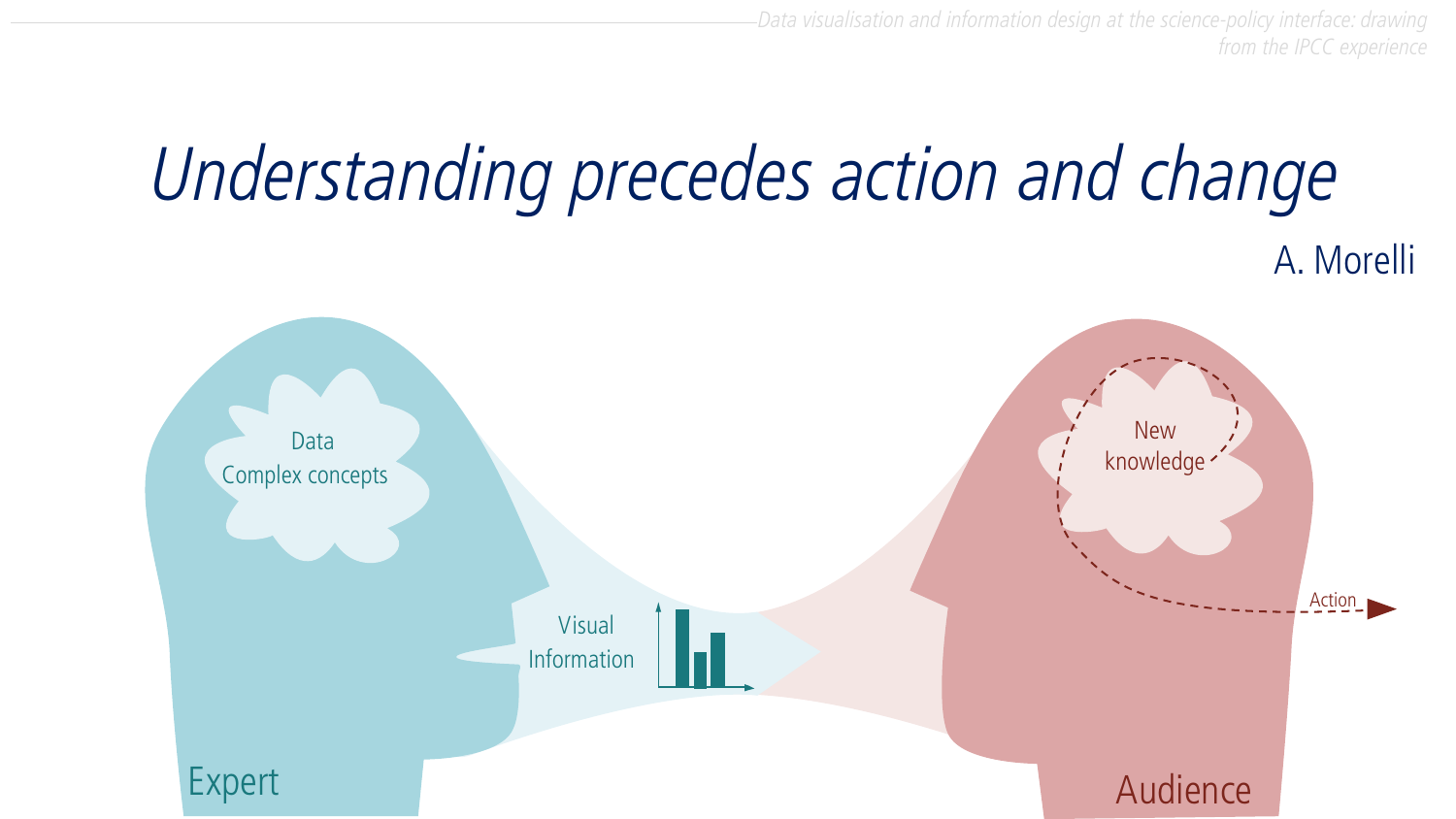

from the IPCC experience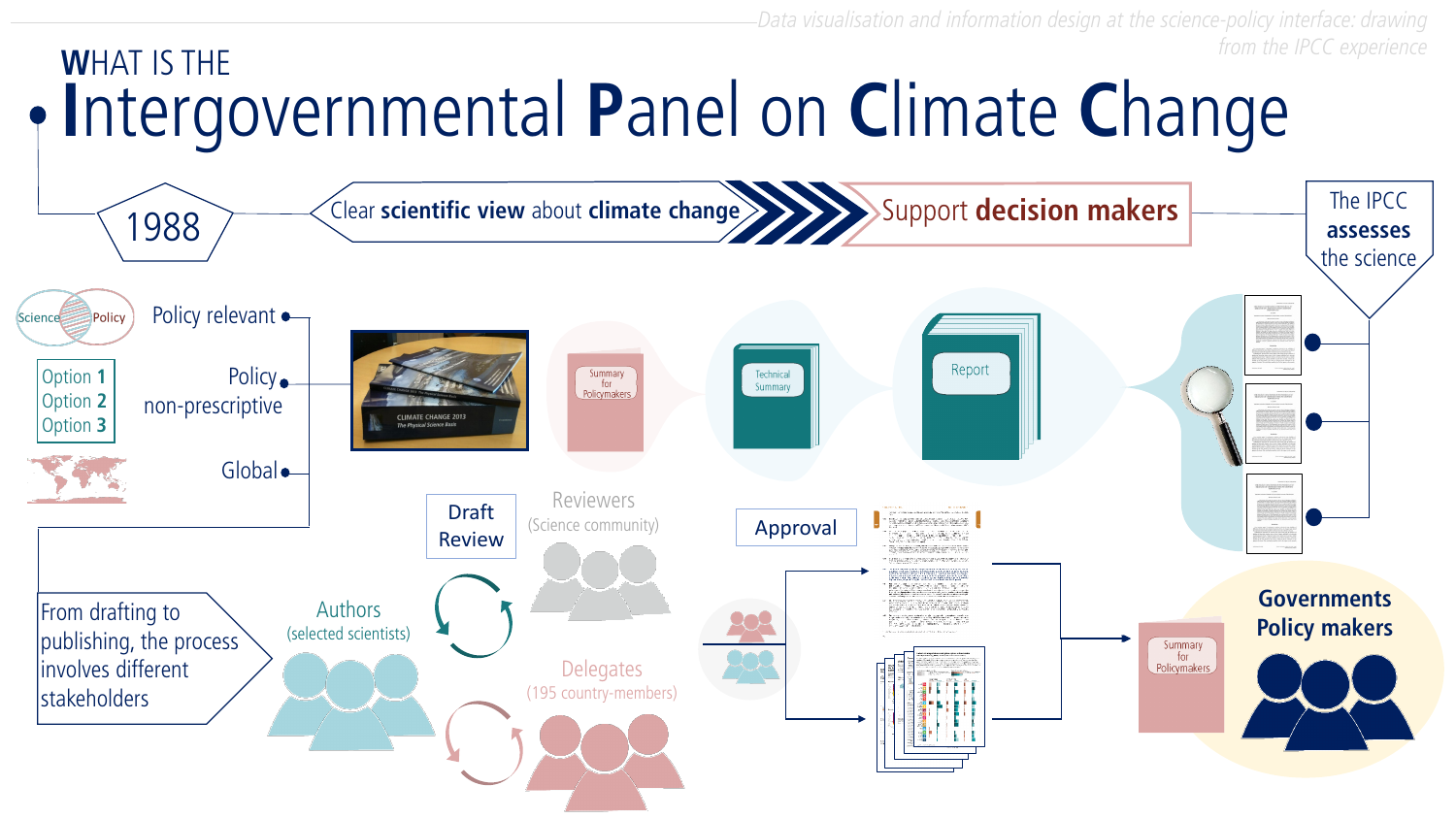# **IPCC Figures**

## **Policy makers Use the figures**

## **Authors**

**Design the figures**



Data visualisation and information design at the science-policy interface: drawing from the IPCC experience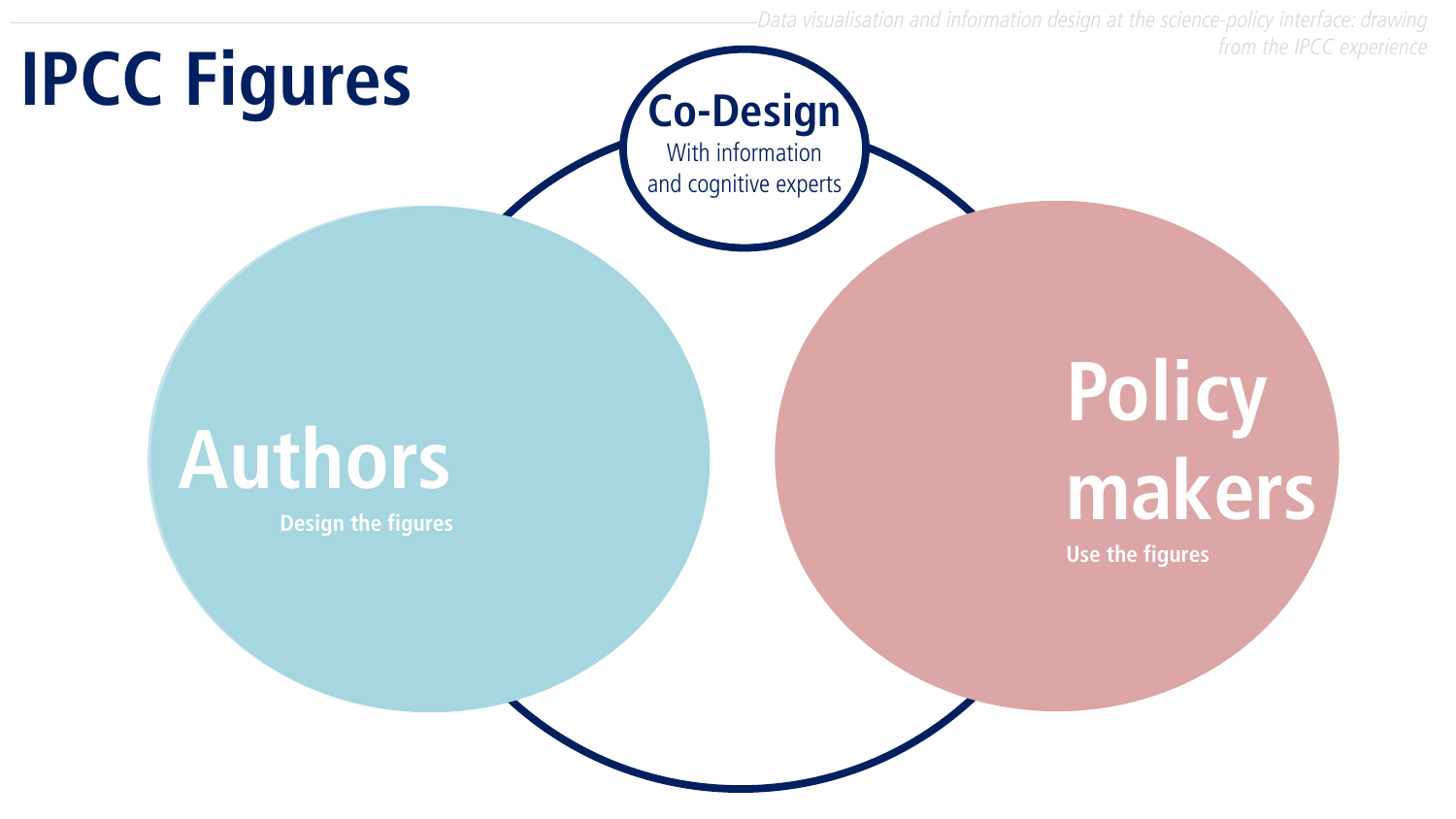

**5/ Test and evaluate on** your target audience – Did they get the message (**1/**)? **No Yes**

Gestalt principles Directing visual attention Adapted graph format Using colors to only convey information …..

from the IPCC experience